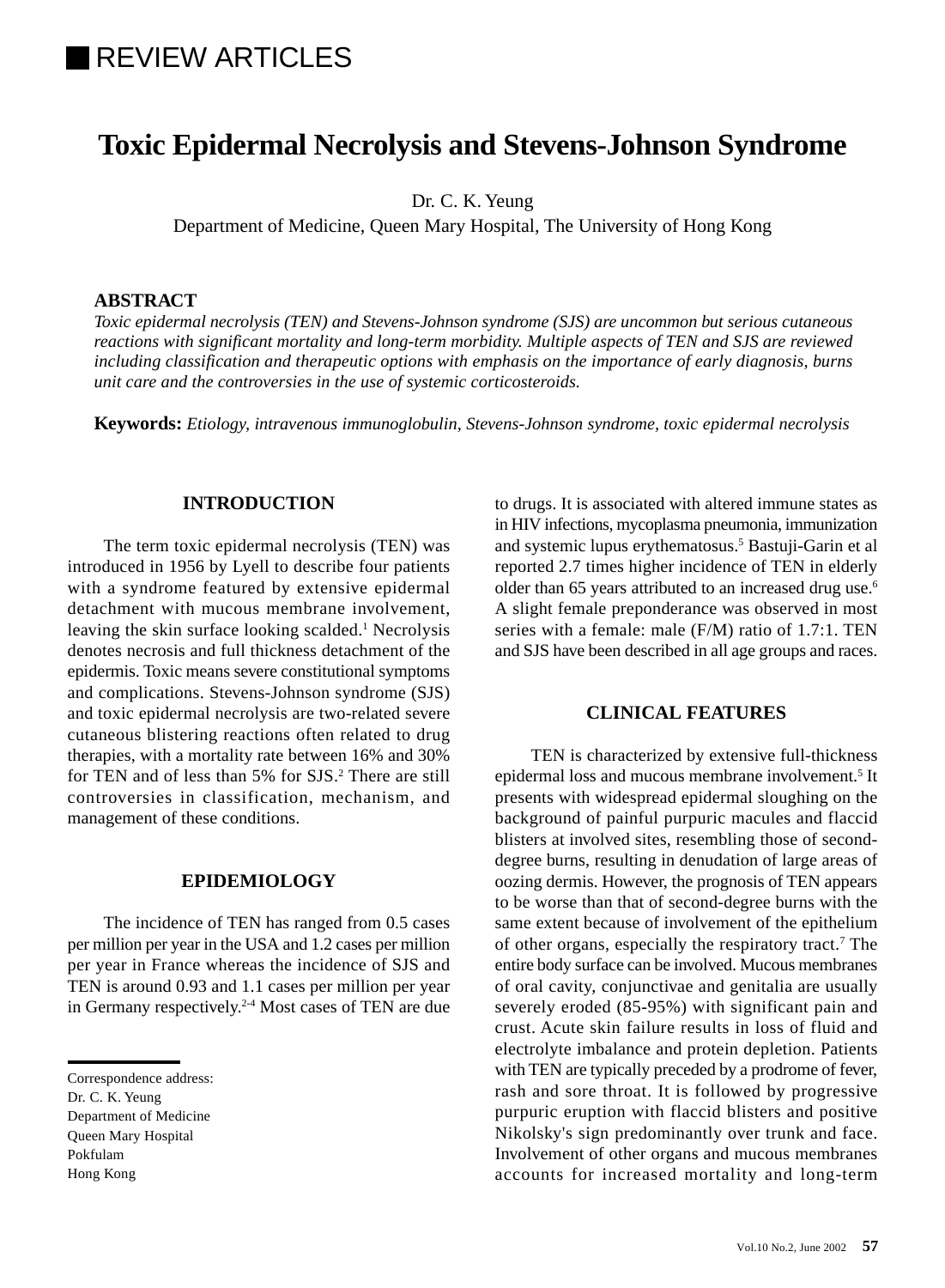morbidity. Sepsis is the major complication that leads to death.8 Most of the skin surface and mucous membranes are re-epithelialised in two to three weeks, consistent with the reported overall mean length of stay ranged from nine days to 21 days in some series.<sup>3,7</sup>

TEN and SJS are now considered to be variants within a continuous spectrum of different severity.<sup>7</sup> Those patients who initially present with a picture of SJS may progress to full-blown TEN in a few days by the confluence of individual lesions and the two conditions share similar aetiologies and histopathological findings. There is no consensus at the moment as to how best to classify this spectrum of diseases. It is difficult to study these serious skin reactions owing to the lack of unanimous definition, uncertainty in defining its onset, absence of reliable tests for assessment of risk factors and multitude of aetiological factors predisposing to the reaction.4

The two skin eruptions share many clinical features and are distinguished by the extent of body surface area involved. TEN is defined by full-thickness epidermal necrosis with epidermal detachment involving greater than 30% of total body surface, associated with morbilliform or confluent erythema and skin tenderness.7 SJS is defined by less than 10% body surface involvement with the present of flat atypical target lesions distributed mainly over trunk and face. Overlap TEN-SJS is the entity that encompasses the skin condition with body surface involvement in the range of 10-30%.

The classification is further complicated by including erythema multiforme major (EMM) in the category of TEN. Nevertheless, there are distinguishing features between the two conditions by the pattern and distribution of skin lesions. EMM typically produces typical target lesions over extremities. The disease runs a benign clinical course and usually occurs after infection especially herpes simplex and mycoplasma in children. In contrast, patients suffering from TEN have widespread blisters predominantly over the trunk and face arising on erythematous or purpuric macules. They are usually drug-induced with high mortality rate.<sup>9</sup>

## **DIFFERENTIAL DIAGNOSIS**

Diseases with extensive desquamation or superficial subcorneal blisters include staphylococcal

scalded skin syndrome and Kawasaki disease in children, and toxic shock syndrome in adults. Acute pustular psoriasis, drug-induced exanthematic pustulosis and linear IgA disease may resemble TEN when pustules are confluent, leading to positive Nikolsky's sign. Extensive fixed drug eruption and acute onset of paraneoplastic pemphigus may also mimic TEN.

## **PATHOLOGY**

The histological examination of advanced skin lesions shows necrosis of entire epidermis in TEN starting from the basal and the Malpighian layers. The necrotic epithelium detached from minimally altered dermis. The upper dermis shows moderate infiltration by mononuclear cells and epidermal changes begin as intercellular oedema with a sparse exocytosis of mononuclear cells, mainly CD8 T-lymphocytes and macrophages and occasional satellite cell necrosis. Direct immunofluorescence is usually negative. The histological pattern shows a predominantly necrotic pattern in which major epidermal necrosis and minimally inflammatory infiltration are found. This is in contrast to the more pronounced dermal inflammation and exocytosis in EMM.<sup>9</sup> EMM differs from SJS and TEN by having a denser and deeper lymphocytic infiltrate, and increased amount of extravasated erythrocytes.<sup>10</sup>

## **PATHOGENESIS**

The pathogenesis of TEN and SJS is still unclear. TEN is generally considered as a hypersensitivity reaction to drugs such as antibiotics, analgesics and anticonvulsants and to events such as viral infections.2 One theory suggests that patients with TEN have an abnormal metabolism of the culprit drug. Instead of being metabolized, the offending drug is deposited in the epidermis leading to a series of immune reactions and rejection.11 The epidermis is infiltrated by activated lymphocytes, mainly CD8 cells and macrophages. The dermal infiltrate consists of mainly activated T-lymphocytes, predominantly T helper cells. The number of Langerhans' cells are marked reduced in the epidermis.12 Severe cases of cutaneous acute graft-vshost disease can lead to a clinical and histologic syndrome similar to TEN, thus supporting TEN to be a cellular immune reaction. This cell-mediated immune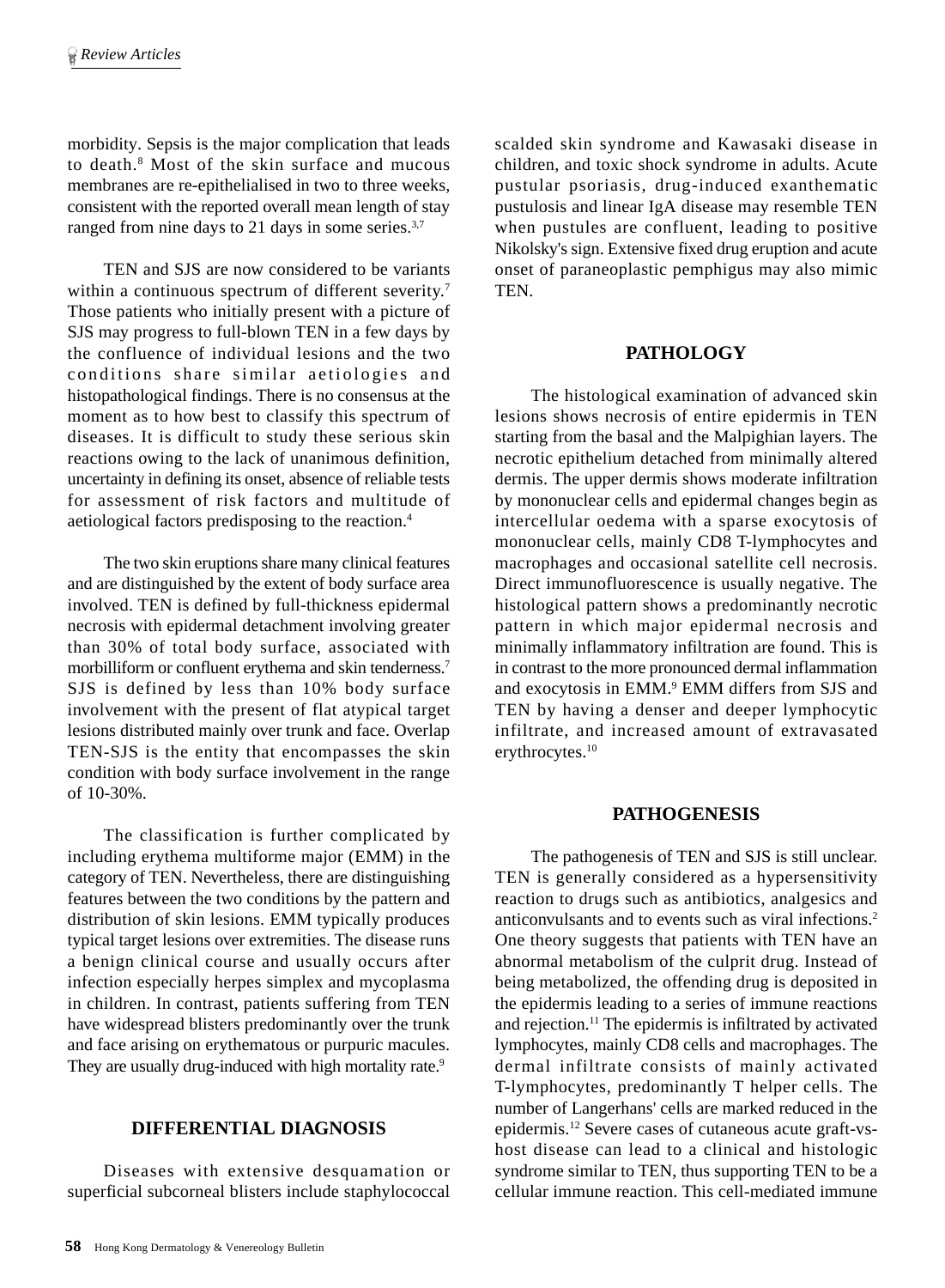response leads to keratinocyte apoptosis by cytotoxic T-lymphocytes and cytokines, especially  $\alpha$ -TNF.<sup>13</sup> Acute keratinocyte death in TEN occurs as a result of apoptosis through cytotoxic cell-mediated process involving CD95 (Fas) cell surface receptor-ligand system. Keratinocytes in TEN express lytically active Fas ligand (FasL).<sup>14</sup>

## **AETIOLOGY**

TEN is essentially an idiosyncratic, drug-induced reaction. Roujeau et al showed that only a small number of patients (4.5%) with TEN had not taken any drugs.4 The most thorough multi-center study in Europe revealed that antibiotics particularly sulfonamides, NSAIDs, anti-convulsants and allopurinal increased the risk of TEN and SJS in decreasing order.<sup>15</sup> Among nonsulfonamide antibiotics, aminopenicillins, quinolones, cephalosporins, tetracyclines and imidazoles were significantly associated with TEN. This study confirmed the responsibility of the previously reported drugs. Allopurinal is considered to be relatively low risk as compared with other chronically used drugs. Roujeau et al reported a ratio of 1.3 TEN cases per 10<sup>8</sup> sales (seven cases out of 253 TEN patients) for allopurinal compared with 230 cases per 10<sup>8</sup> sales for sulphadiazine.<sup>2</sup> In contrast, Chan reported five cases of TEN related to allopurinal out of twenty patients in a five-year series in Singapore.<sup>16</sup> The apparent higher incidence of TEN and SJS related to allopurinal in Asians can be due to differences in genetic background, especially HLA types. Lack of an accurate drug history and multiple medications make identification of culprit drug difficult. The condition often begins within 3 weeks of initiation of therapy or much shorter upon re-exposure.

The occurrence of SJS and TEN in the setting of brain metastasis and phenytoin use was well reported.17 Reduction of the dose of steroids may increase the risk of a hypersensitivity reaction. The authors had suggested avoiding routine anticonvulsant prophylaxis in all cerebral metastasis because of this potential serious complication. Cautions should be taken if patients receiving cranial radiotherapy develop scalp erythema after introduction of anticonvulsants and tapering of steroids. This may represent the first sign of SJS and the drugs should be withheld immediately.

Recent viral infections may play a role in TEN and SJS patients. Cutaneous drug reactions are more common in patients with human immunodeficiency virus (HIV) infection and the acquired immunodeficiency syndrome (AIDS).<sup>18</sup> The incidence of TEN and SJS increased to a thousand-fold in patients with AIDS.19 Sulfonamides are the most frequently implicated agents. Near all patients with acute Epstein-Barr virus (EBV) mononucleosis syndrome treated with ampicillin developed skin eruptions. Previous study noted 6% of TEN patients had clinical and/or serological evidence of a recent viral infection.<sup>2</sup> Mycoplasma pneumoniae infections have been related to TEN.20 Specific viral infections had been shown to increase Fas and/or FasL expression and increased sensitivity to Fas/ FasL-dependent apoptosis.<sup>21</sup> All these findings support the hypothesis that underlying viral infections may trigger and activate the severe cutaneous reactions in susceptible individuals receiving drugs.

Recently human herpesvirus type 6 (HHV-6) and cytomegalovirus (CMV) reactivation had been reported in patients with drug hypersensitivity syndrome characterized by skin rash, fever, liver dysfunction and lymphadenopathy. One patient developed TEN as part of the hypersensitivity syndrome.<sup>22</sup> The authors proposed an aetiological role of the viral infection in the pathogenesis of hypersensitivity syndrome. They also hypothesized that reactivation of HHV-6 may seriously interact with some of the enzymes that detoxify the drugs, such as cytochrome P450, as viruses may induce antibodies to cytochrome P450 components.

### **COMPLICATIONS**

Concerning the complications of TEN and SJS, conjunctivitis was a constant feature in most patients. Chronic xerostomia and dry eyes were observed in some TEN patients after the incidents. Most of the patients had marked and prolonged post-inflammatory hyperpigmentation that can be disfiguring. The ocular sequelae (30-40%) is potentially disabling in survivors.<sup>7</sup> Synechiae between eyelids and conjunctivae often occur, necessitating frequent use of eye lubricants to prevent this complication. Nail dystrophy, hypertrophic scars and phimosis can occur. Pulmonary complications comprise pneumonia and sloughing of tracheobronchial mucosa that worsen the prognosis in particular. Less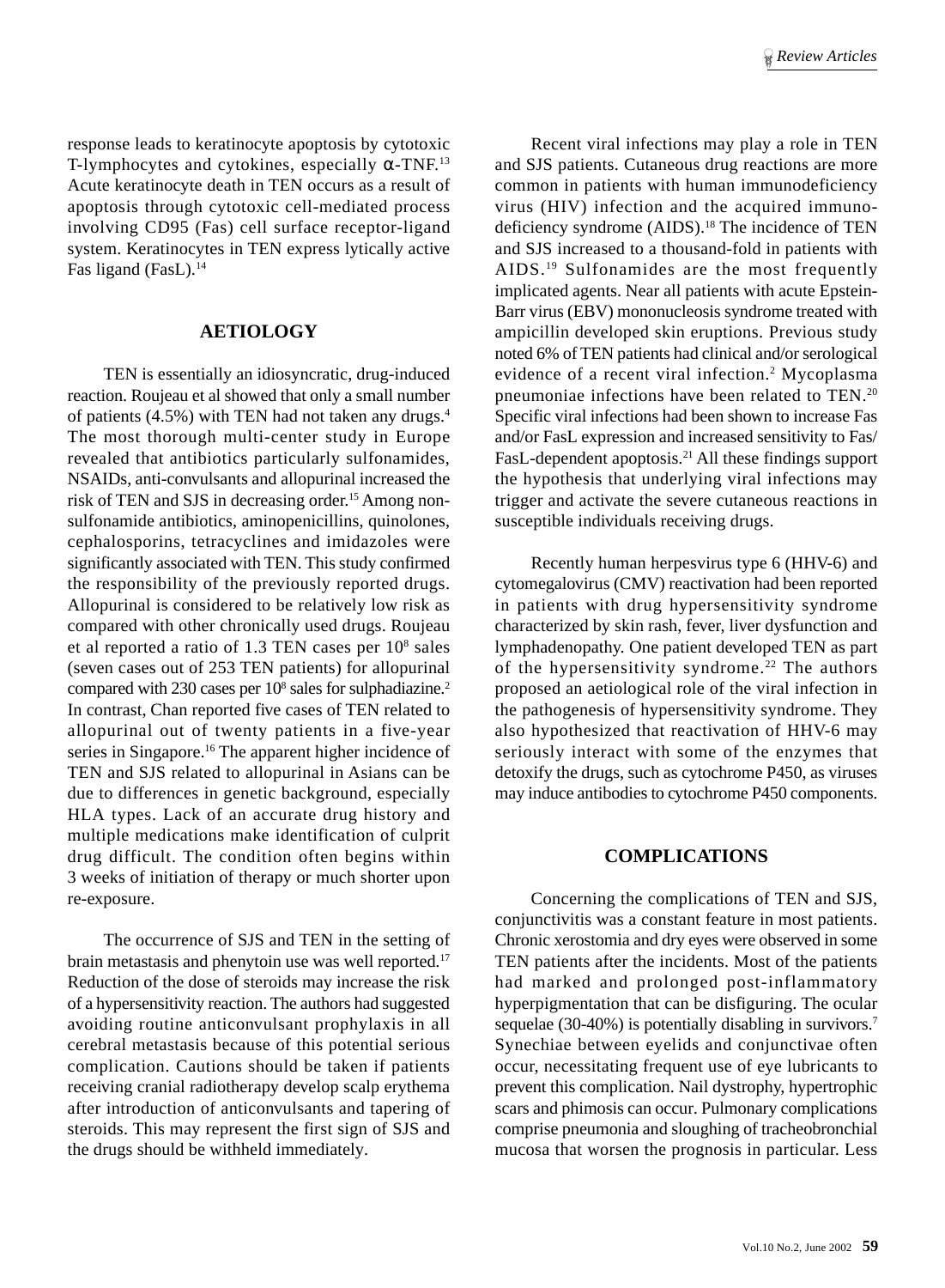frequent findings include leukopenia and thrombocytopenia.

Appropriate care of extensive epidermal loss and careful fluid and electrolyte management in a burns unit contribute substantially to the reduced complication and improved survival rate in TEN.23 The overall reported mortality of TEN is up to 36%, sepsis being the most important complication and cause of death.<sup>8</sup> Common sources of sepsis include skin, lungs, urinary catheter and intravenous lines. The increased body surface involvement may predispose the patient to greater risk of disseminated sepsis. Bastuji-Garin et al identified seven independent risk factors for death, namely age above 40 years, malignancy, tachycardia above 120/min, initial percentage of epidermal detachment above 10%, serum urea above 10 mmol/L, serum glucose above 14 mmol/L and bicarbonate below 20 mmol/L.<sup>24</sup>

#### **MANAGEMENT**

The main principles of symptomatic therapy are the same as for major burns. The timely treatment of TEN patients offered by specialized burns centers may contribute to the lowered mortality in recent series. There is a trend of improving survival and reducing complications over the last decades with the prompt identification and treatment of patients with TEN in burns unit.<sup>23</sup>

All potential aetiological drugs are to be discontinued immediately when any early suggestive features of TEN or SJS arise, as prompt withdrawal of suspected drugs might decrease mortality, especially for drugs with short half-life.25 All patients should receive meticulous wound care with antibiotic cream, paraffin and emulsifying ointment, but topical silver sulphadiazine is avoided owing to the strongest association with the conditions.15 Adequate supportive care is needed for wound dressings and isolation techniques. Intravenous fluid for volume, electrolytes and nutritional support are often required especially when the patients are unable to swallow. Surveillance of sepsis and careful fluid and electrolyte balance are achieved through regular monitoring. Systemic antibiotics are given only in patients with evidence of sepsis. Patients should receive regular eye and mouth care and are followed up regularly by ophthalmologists. Pain management includes use of paracetamol and

morphine, and regular chest physiotherapy is also necessary. A skin biopsy for light microscopy and immunofluorescence is warranted to confirm the diagnosis and rule out other blistering diseases not related to drugs.

Any effective specific treatment for TEN or SJS should be able to halt the progression of necrolysis and promote early re-epithelialisation. The use of systemic corticosteroids to abate the inflammatory reaction for the treatment of TEN remains the most controversial issue.8 Small case numbers and lack of well-designed controlled studies produced contrasting results. Since the most important cause of death in TEN is overwhelming sepsis, many authorities believe that systemic corticosteroids are contraindicated based on a number of recent studies reporting a higher morbidity and mortality with their usage.26 Corticosteroids can also delay healing, masking early signs of sepsis and induce gastrointestinal bleeding. TEN can develop in patients who are receiving high-dose corticosteroids.<sup>5</sup> On the other hand, some authors suggest use of a short course of systemic corticosteroids at earlier stages for few days to no more than a week, but their benefits have never been proven in controlled clinical trials as the diseases are self-limiting upon discontinuation of the offending drugs.27 Others have tried plasmaphoresis and cyclosporin. Thalidomide appears deleterious and increased mortality rate.28

Intravenous immunoglobulin has the sound theoretical basis as a promising therapeutic agent of TEN. Fas-blocking antibodies contained in IVIG inhibit the interaction between Fas receptors expressed on keratinocytes and FasL and prevent the apoptotic process that plays a pivotal role in TEN.<sup>29</sup> Previous open study and isolated case reports had demonstrated decreased keratinocyte apoptosis, prompt interruption of progression of skin disease and shortening of duration of complete healing after IVIG were given to TEN patients. Although IVIG therapy is generally safe, the treatment costs are immense. One course of IVIG therapy to administer 1 g/kg/day for 3 days costs about \$30,000 for an average-size adult.

#### **CONCLUSION**

Early diagnosis, prompt withdrawal of all potentially responsible drugs and initiation of supportive